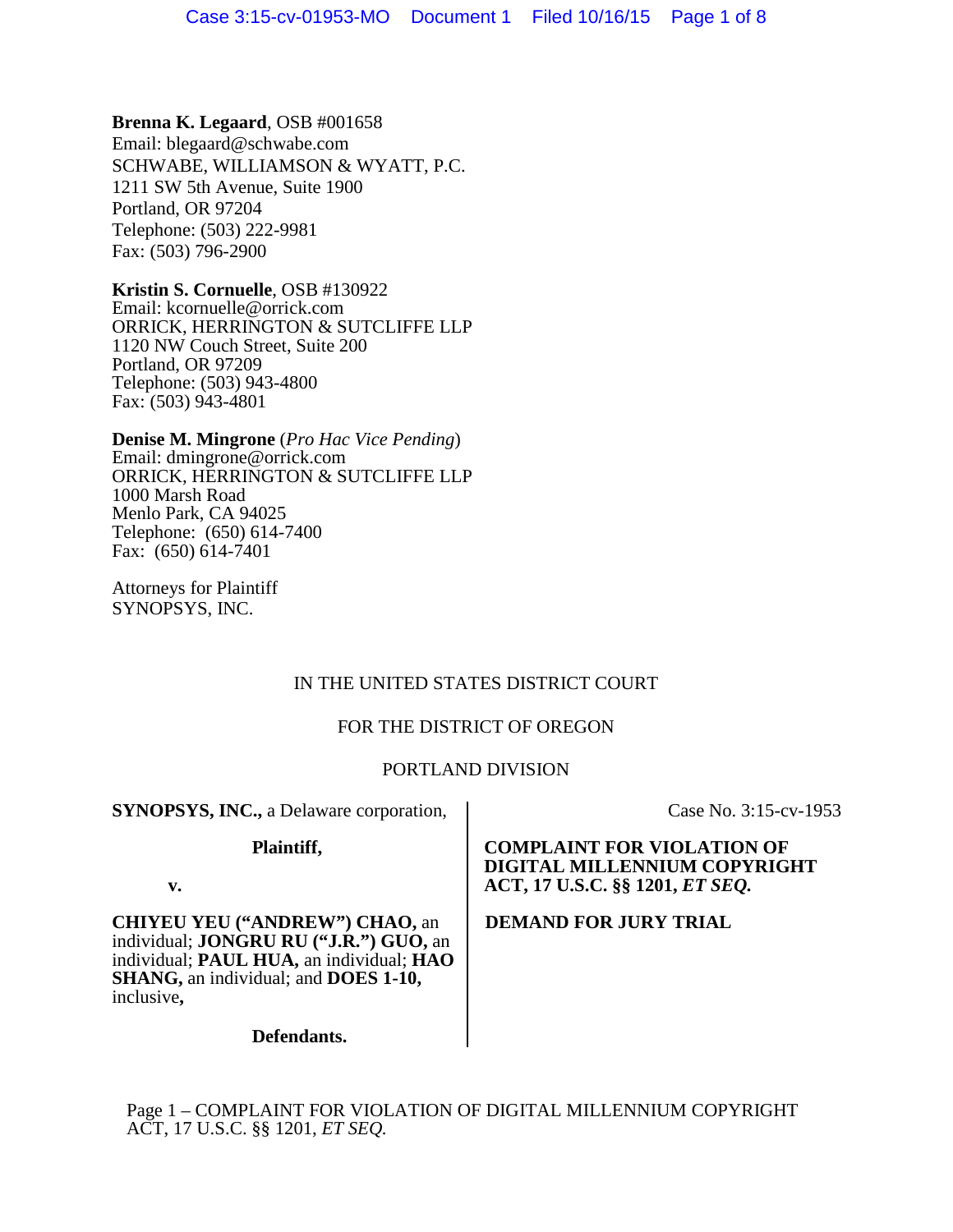### **NATURE OF THE ACTION**

Plaintiff Synopsys, Inc. ("Synopsys"), by its undersigned counsel, hereby brings this Complaint against Defendants Chiyeu Yeu ("Andrew") Chao ("Chao"), Jongru Ru ("J.R.") Guo ("Guo"), Paul Hua ("Hua"), and Hao Shang ("Shang"), for circumventing technological measures that effectively control access to Synopsys' software, including at least its Design Compiler, PrimeTime, Formality, IC Compiler, CustomExplorer, HSIMplus, HSPICE, and NanoTime applications, in violation of the Digital Millennium Copyright Act, 17 U.S.C. §§ 1201, *et seq*. (the "DMCA"), and for conspiracy to violate the DMCA. Synopsys seeks injunctive relief, statutory damages, attorneys' fees and costs, an accounting, and any such other relief as the Court may deem proper. Synopsys alleges the following based on personal knowledge, unless indicated as on information and belief.

## **PARTIES**

1. Plaintiff Synopsys, Inc. is a corporation organized and existing under the laws of the State of Delaware, with its principal place of business in Mountain View, California.

2. Plaintiff is informed and believes that Defendant Chiyeu Yeu ("Andrew") Chao is an individual residing in Portland, Oregon.

3. Plaintiff is informed and believes that Defendant Jongru Ru ("J.R.") Guo is an individual residing in Portland, Oregon.

4. Plaintiff is informed and believes that Defendant Paul Hua is an individual residing in Portland, Oregon.

5. Plaintiff is informed and believes that Defendant Hao Shang is an individual residing in Portland, Oregon.

6. Plaintiff does not presently know the true names and capacities of the defendants sued herein as Does 1 through 10, inclusive. Plaintiff will seek leave of court to amend this Complaint to allege said defendants' true names and capacities as soon as Plaintiff ascertains them.

Page 2 – COMPLAINT FOR VIOLATION OF DIGITAL MILLENNIUM COPYRIGHT ACT, 17 U.S.C. §§ 1201, *ET SEQ.*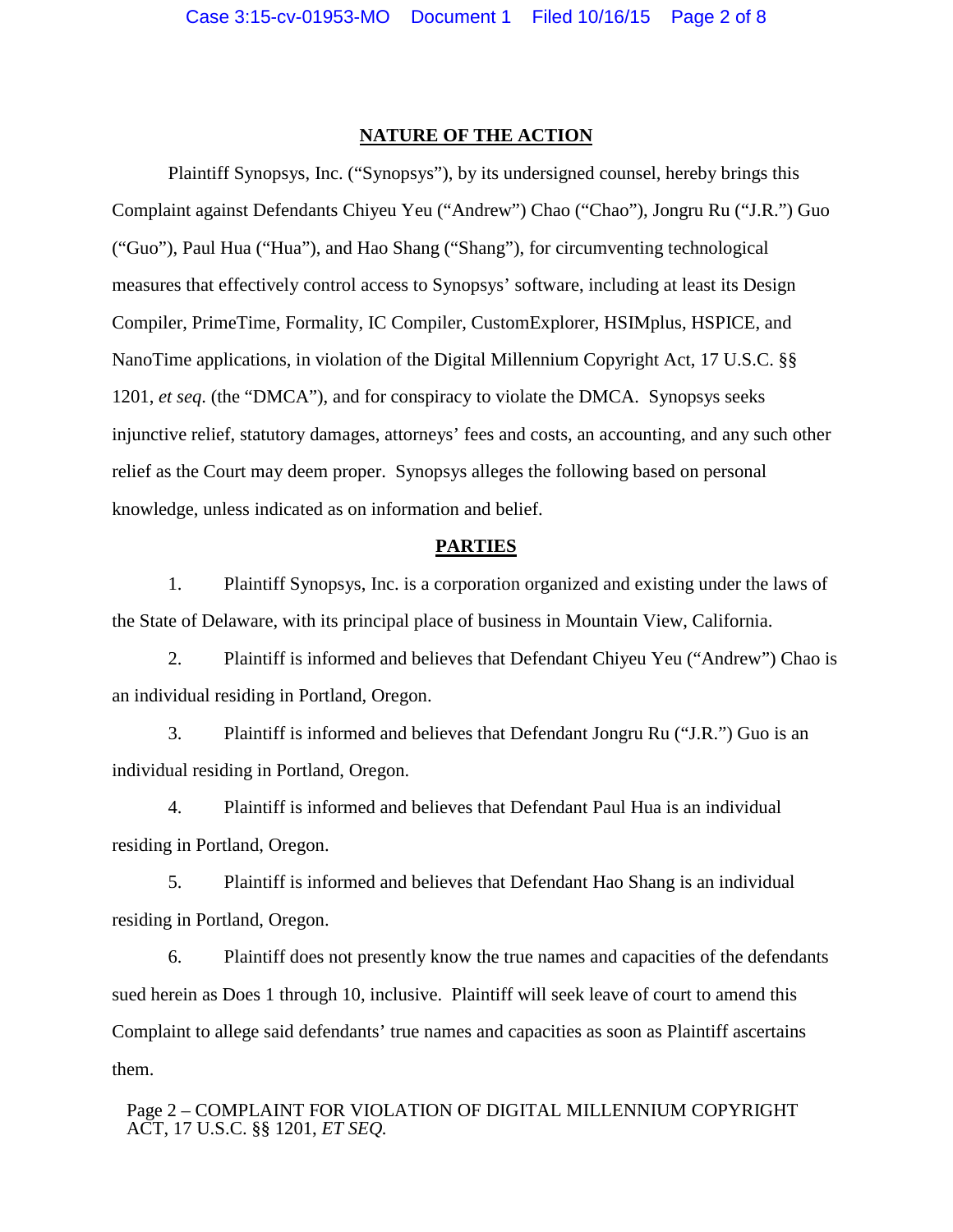#### **JURISDICTION AND VENUE**

7. This action arises under the Digital Millennium Copyright Act, 17 U.S.C. §§ 1201, *et seq.* This Court has subject matter jurisdiction over this action pursuant to 28 U.S.C. §§ 1331 and 1338(a).

8. This Court has personal jurisdiction over all Defendants because they all are domiciled within the State of Oregon.

9. Venue in this district is appropriate under 28 U.S.C. §§ 1391 and 1400 because all Defendants reside in the State of Oregon, and because a substantial part of the events giving rise to the dispute occurred within this district.

### **FACTUAL ALLEGATIONS**

10. As modern electronic devices become more and more compact and powerful, they use increasingly sophisticated computer processor chips. For example, a computer chip that powers a modern mobile phone likely contains over one billion transistors. When designing a computer processing chip, the stakes are enormous. Chip designers need software that will ensure that their complex designs will work flawlessly. Accordingly, chip designers require extremely robust and powerful computer software to design and test those chips. Many of the world's biggest and most important chip design companies turn to Synopsys for that software.

11. Since it was founded in 1986, Synopsys has been a leading provider of electronic design automation ("EDA") solutions for the semiconductor industry. EDA generally refers to using computers to design, verify, and simulate the performance of electronic circuits on a chip. For more than 25 years, Synopsys' solutions have helped semiconductor manufacturers and electronics companies design, test, and manufacture microchips for a wide range of products. Headquartered in Mountain View, California, Synopsys is the fifteenth largest software company in the world and currently employs over 9,000 employees worldwide. Synopsys has developed a comprehensive, integrated portfolio of prototyping, IP, implementation, verification,

## Page 3 – COMPLAINT FOR VIOLATION OF DIGITAL MILLENNIUM COPYRIGHT ACT, 17 U.S.C. §§ 1201, *ET SEQ.*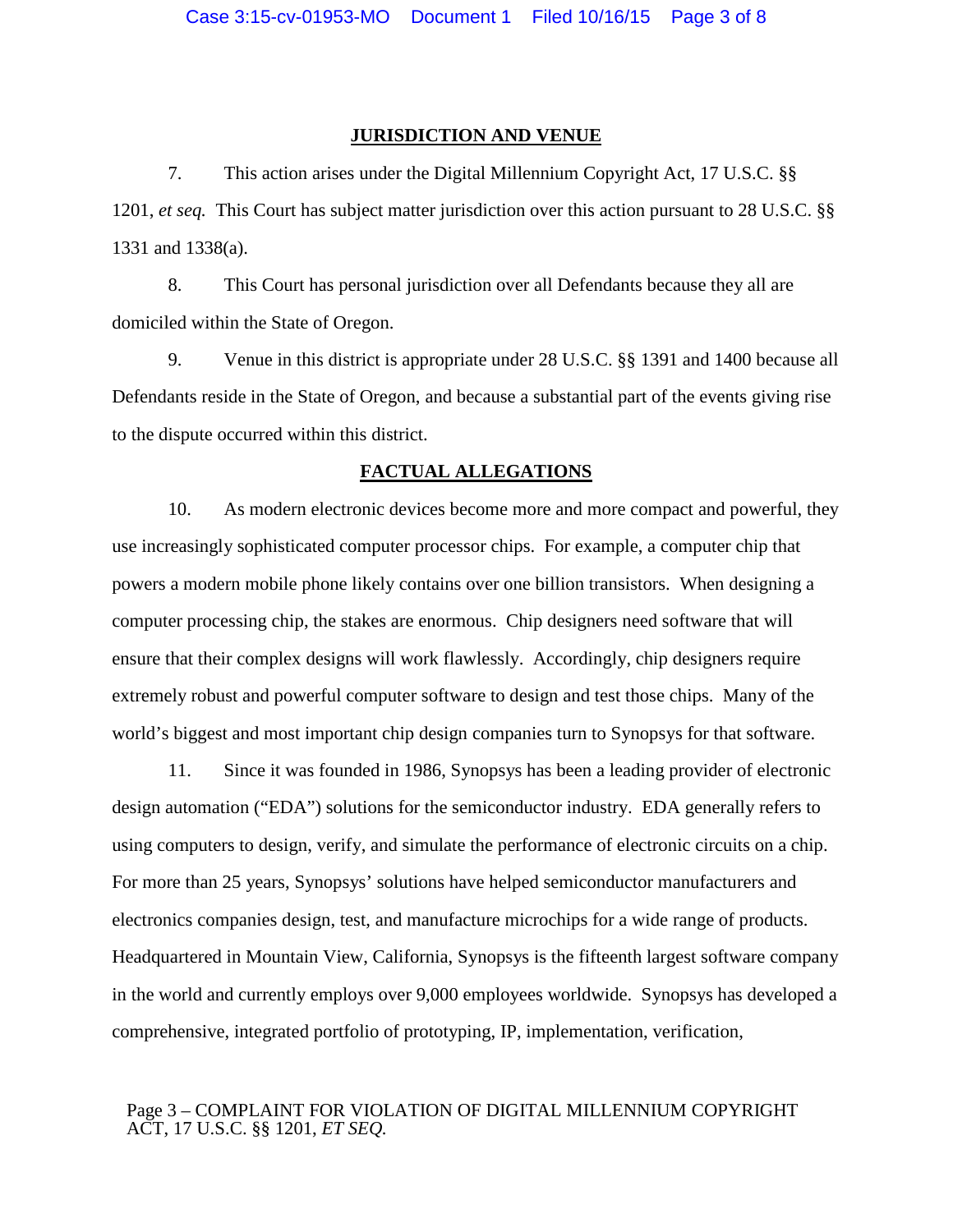manufacturing, optical, field-programmable gate array, and software quality and security solutions.

12. Synopsys' EDA software applications, including its Design Compiler, PrimeTime, Formality, IC Compiler, CustomExplorer, HSIMplus, HSPICE, and NanoTime applications, are works subject to copyright protection under Title 17 of the United States Code. Synopsys, Inc. has registered the copyrights for the following applications: Design Compiler (No. TX0007648332) (March 12, 2013), IC Compiler (No. TX0007575438) (September 9, 2011), and PrimeTime (No. TX0007664316) (April 9, 2013). Registered copyrights are not required in order to assert claims under the Digital Millennium Copyright Act.

13. Synopsys does not sell ownership rights, copyright, or other intellectual property rights to its EDA software and associated services. Instead, Synopsys' customers purchase licenses. These licenses grant Synopsys customers limited rights to install Synopsys' EDA software and to access and use specific Synopsys software programs subject to control by Synopsys' License Key system.

14. Synopsys' License Key system is a built-in security system that controls access to its licensed software by requiring a user to access a key code provided by Synopsys when they execute the licensed software. This key code meters the capacity and term of the software in accordance with the license terms.

15. Defendants have never obtained valid licenses from Synopsys to use the versions of Synopsys' EDA software that are at issue herein.

16. Beginning at a time unknown to Synopsys, Defendants have used counterfeit keys obtained through hacker websites to circumvent Synopsys' License Key system and to access and use Synopsys' EDA software, including at least its Design Compiler, PrimeTime, Formality, IC Compiler, CustomExplorer, HSIMplus, HSPICE, and NanoTime applications, without a valid license. Defendants knew or had reason to know that their use of Synopsys' software was unauthorized and in violation of Synopsys' valuable copyrights. The fact that Defendants were

Page 4 – COMPLAINT FOR VIOLATION OF DIGITAL MILLENNIUM COPYRIGHT ACT, 17 U.S.C. §§ 1201, *ET SEQ.*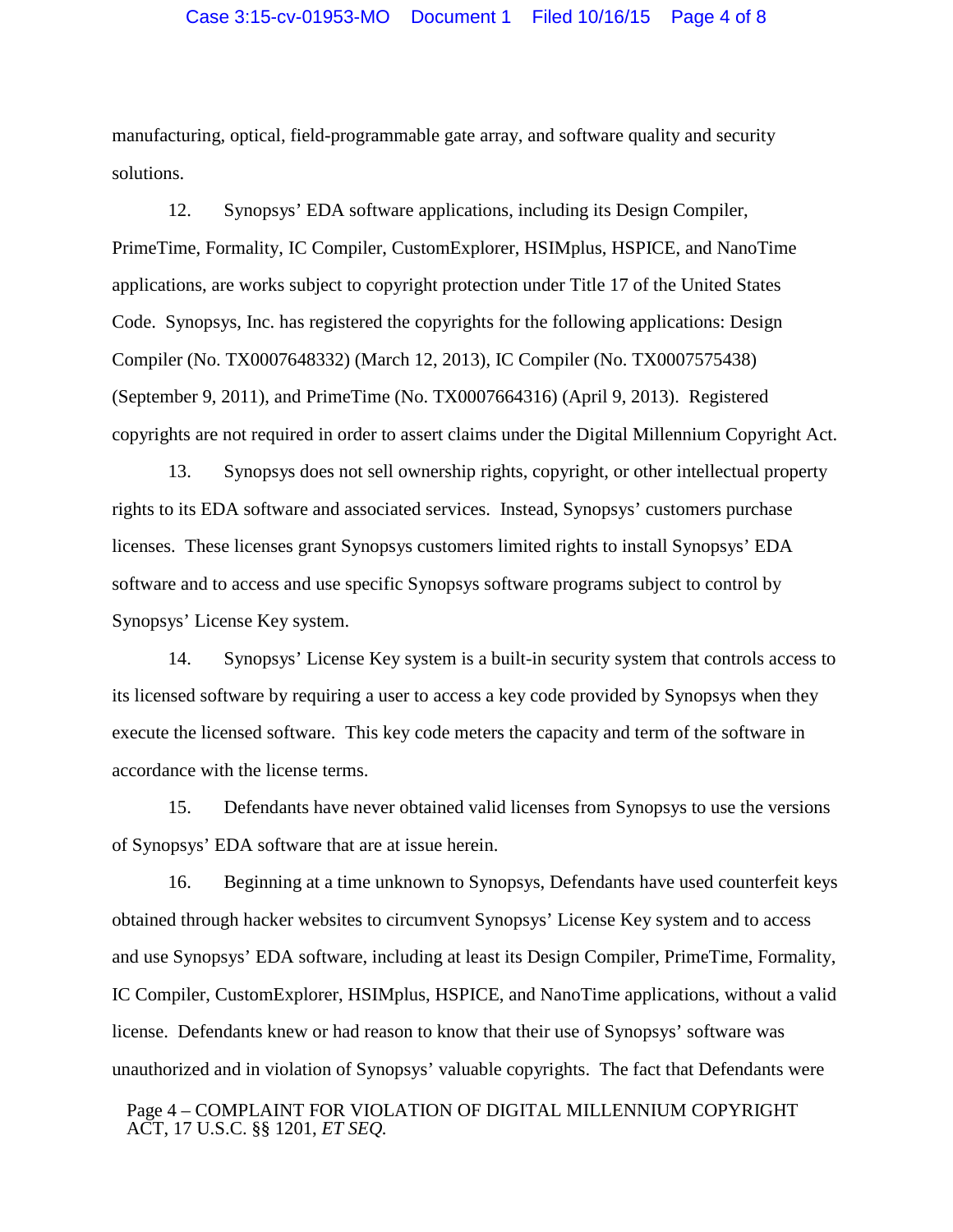## Case 3:15-cv-01953-MO Document 1 Filed 10/16/15 Page 5 of 8

not being required to pay Synopsys a license fee for use of the software alone should have put Defendants on notice that their use of Synopsys software was unauthorized.

17. Upon information and belief, Defendant Chao has used a counterfeit key to circumvent the Synopsys License Key access-control system for his benefit more than 15 times without a valid license.

18. Upon information and belief, Defendant Guo has to date used a counterfeit key to circumvent the Synopsys License Key access-control system for his benefit more than 125 times without a valid license.

19. Upon information and belief, Defendant Paul Hua has to date used a counterfeit key to circumvent the Synopsys License Key access-control system for his benefit more than 1,725 times without a valid license.

20. Upon information and belief, Defendant Shang has to date used a counterfeit key to circumvent the Synopsys License Key access-control system for his benefit more than 180 times without a valid license.

# **FIRST CLAIM FOR RELIEF**

## **(Against All Defendants for Violations of**

#### **Digital Millennium Copyright Act, 17 U.S.C. § 1201)**

21. Synopsys hereby restates and realleges the allegations set forth in paragraphs 1 through 20 above and incorporates them herein by reference.

22. Section  $1201(a)(1)$  provides, in pertinent part, that no person shall circumvent a technological measure that effectively controls access to a work protected under this title.

23. Synopsys' EDA software, including its Design Compiler, PrimeTime, Formality, IC Compiler, CustomExplorer, HSIMplus, HSPICE, and NanoTime applications, is subject to protection under the copyright laws of the United States.

## Page 5 – COMPLAINT FOR VIOLATION OF DIGITAL MILLENNIUM COPYRIGHT ACT, 17 U.S.C. §§ 1201, *ET SEQ.*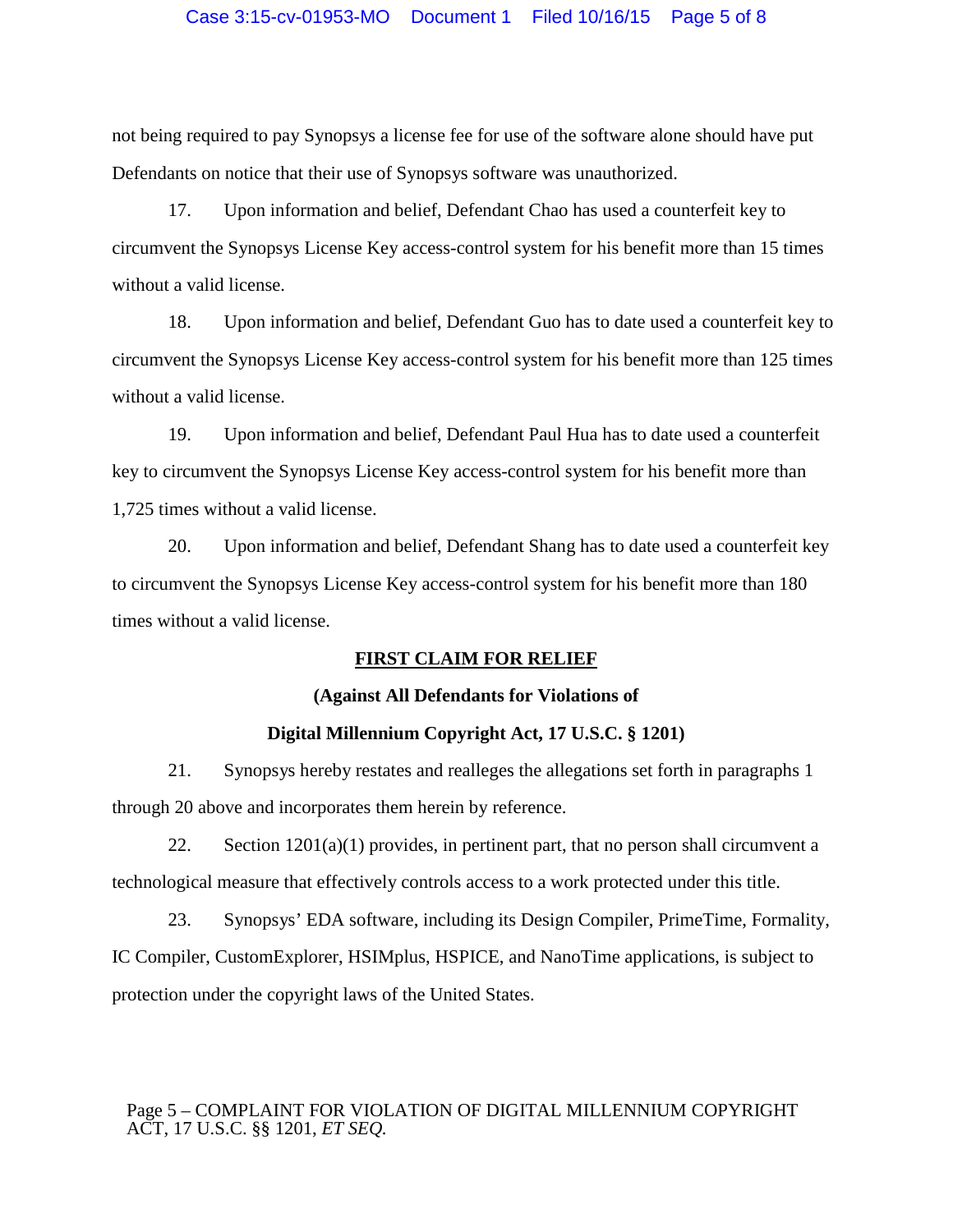### Case 3:15-cv-01953-MO Document 1 Filed 10/16/15 Page 6 of 8

24. Access to Synopsys' EDA software, including its Design Compiler, PrimeTime, Formality, IC Compiler, CustomExplorer, HSIMplus, HSPICE, and NanoTime applications, is controlled by technological measures: namely, the Synopsys License Key system.

25. Rather than paying a license to Synopsys for use of Synopsys' EDA software, Defendants used counterfeit license keys that, on information and belief, Defendants knew to be unlicensed and in violation of Synopsys' valuable rights.

26. By using counterfeit license keys, Defendants have circumvented the Synopsys License Key access-control system, and have unlawfully gained access thereby to at least its Design Compiler, PrimeTime, Formality, IC Compiler, CustomExplorer, HSIMplus, HSPICE, and NanoTime applications.

27. The conduct described above has cost Synopsys a significant amount in lost revenue, and constitutes a violation of 17 U.S.C. § 1201.

28. The conduct described above was willful and with knowledge of wrongdoing; an award of statutory damages is necessary to dissuade Defendants and others from the use of counterfeit license keys.

29. Accordingly, pursuant to 17 U.S.C. § 1203, Synopsys is entitled to and hereby demands statutory damages in the maximum amount of \$2,500 for each of the violations of the statute.

30. Synopsys is further entitled to an award of attorneys' fees and costs as provided under 17 U.S.C. § 1203.

31. Defendants' conduct, unless enjoined and restrained by the Court, will cause irreparable harm to Synopsys, which has no adequate remedy at law. Pursuant to 17 U.S.C. § 1203, Synopsys is entitled to a preliminary and permanent injunction prohibiting further violations of § 1201.

### **PRAYER FOR RELIEF**

**WHEREFORE,** Synopsys prays for judgment against Defendants as follows:

Page 6 – COMPLAINT FOR VIOLATION OF DIGITAL MILLENNIUM COPYRIGHT ACT, 17 U.S.C. §§ 1201, *ET SEQ.*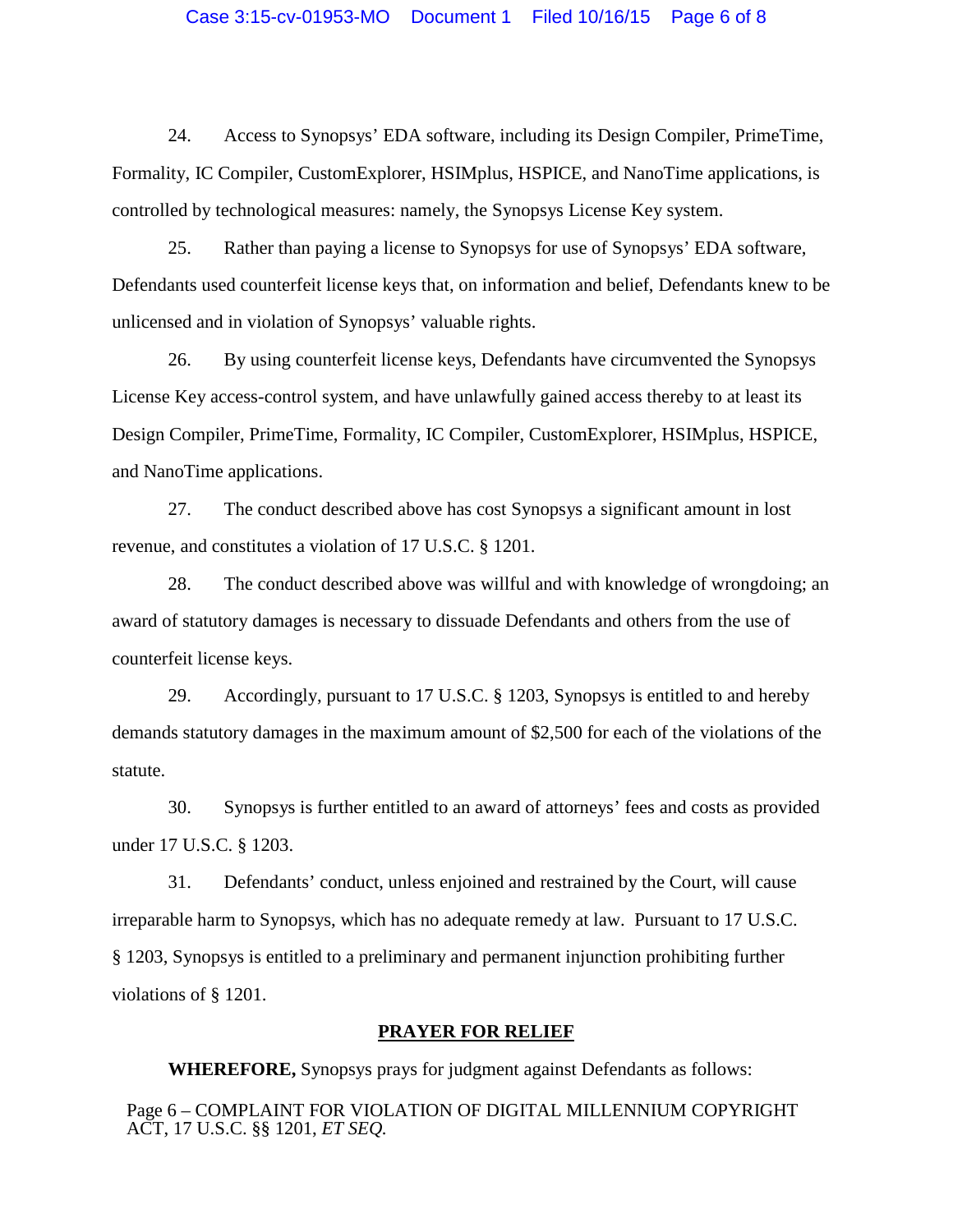A. Entry of judgment in favor of Synopsys against Defendants;

B. An order awarding Synopsys statutory damages for each instance on which Defendants circumvented measures controlling access to Synopsys' software pursuant to 17 U.S.C. § 1203;

C. Prejudgment and post-judgment interest;

D. An order awarding Synopsys its costs and attorneys' fees pursuant to 17 U.S.C. § 1203;

E. An order for an accounting of all gains, profits, cost savings and advantages realized by Defendants from their acts;

F. An order preliminarily and permanently enjoining Defendants, their officers, agents, servants, employees, attorneys, and affiliated companies, its assigns and successors in interest, and those persons in active concert or participation with them, from circumventing Synopsys' License Key system or other technological measures that control access to Synopsys' works in violation of 17 U.S.C. § 1201; and

G. All such further and additional relief, in law or equity, to which Synopsys may be entitled or which the Court deems just and proper.

Respectfully submitted,

Dated: October 16, 2015

By: /s/ Brenna K. Legaard **Brenna K. Legaard, OSB #001658**  Email: blegaard@schwabe.com SCHWABE, WILLIAMSON & WYATT, P.C. 1211 SW 5th Avenue, Suite 1900 Portland, OR 97204 Telephone: 503-222-9981 Facsimile: 503-796-2900

*Of Attorneys for Plaintiff* Synopsys, Inc.

Page 7 – COMPLAINT FOR VIOLATION OF DIGITAL MILLENNIUM COPYRIGHT ACT, 17 U.S.C. §§ 1201, *ET SEQ.*